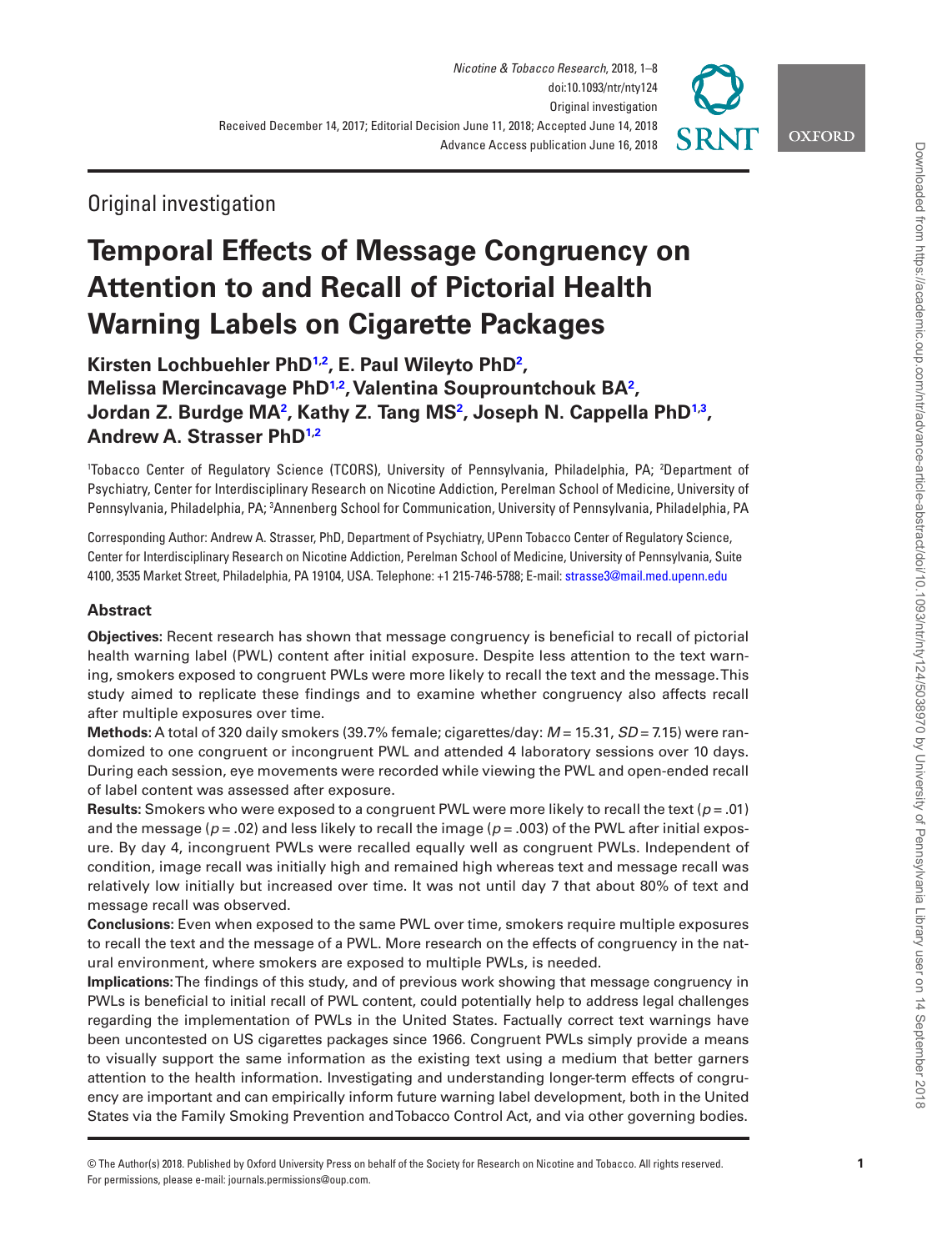#### **Introduction**

As cigarette smoking is still the most preventable cause of death in the United States,<sup>[1](#page-6-0)</sup> it is imperative that the public is properly informed about the risks of tobacco consumption. One effective tool to communicate the dangers of smoking is warning labels on cigar-ette packages.<sup>[2](#page-6-1),[3](#page-6-2)</sup> Since the implementation of the Family Smoking Prevention and Tobacco Control Act of 2009, the US Food and Drug Administration (FDA) has the legal authority to regulate tobacco products, including the requirement that cigarette packages and advertisements have larger and more visible pictorial health warning labels (PWLs).[4](#page-6-3) However, litigation by several tobacco companies has delayed the initiation of the FDA-proposed PWLs. Therefore, it will be critical to increase the evidence for the impact of PWLs by identifying and testing design features, such as message congruency, to optimally communicate the risk messages of smoking.<sup>[5](#page-6-4)</sup>

Message congruency refers to the degree to which visual and textual information of PWLs convey the same message.<sup>[6](#page-6-5)</sup> Congruent PWLs portray an image (eg, lungs) and textual information (eg, "Cigarettes cause fatal lung disease") that reflect a common theme. Messages communicated by the image or the text in incongruent PWLs (eg, the image portrays a tracheotomy releasing smoke, whereas the text states "Cigarettes are addictive") are not considered to be incorrect, however, their processing might require more inferential steps with the effect of greater cognitive load.

Our previous work showed that smokers who have a one-time exposure to incongruent PWLs spent more time focusing on the text warning of the PWL than smokers who were exposed to congruent PWLs.<sup>5</sup> However, despite shorter dwell time on the text warning, smokers in the congruent condition were more likely to correctly recall the text warning and the risk message of the PWLs immediately after exposure than smokers in the incongruent condition. These results are consistent with previous advertising research, $6-11$ which suggest that positive congruency effects on memory may be due to semantic priming effects that increase processing fluency and improve memory for the information. Overall, this research suggests that congruent PWLs require less effortful processing than incongruent PWLs and may offer an advantage in terms of effectiveness. Moreover, our previous work also showed that, independent of congruency group, smokers recall the image (on average 87% of smokers) and the message (65.5%) relatively well, although having greater difficulties recalling the text (36%) of a PWL after a single exposure.<sup>[5](#page-6-4)</sup>

These results of the effects of initial PWL exposure raise the questions as to whether correct recall of PWLs increases after multiple exposures over time and how the congruency effect develops temporally. As smokers would be exposed to the same PWL more than once in their natural environment, multiple exposures to PWLs over time reflect the real-life setting better. Therefore, the results of this study will provide an important first step in investigating whether exposure to PWLs over time improves recall of label content, particularly recall of incongruent PWLs. The aims of the current study were (1) to replicate the congruency effect that was found in previous research after initial PWL exposure,<sup>[5](#page-6-4)</sup> and (2) to examine whether congruency also affects recall of label content after multiple exposures over time. On the basis of previous research, $<sup>5</sup>$  we expected</sup> congruency to affect initial attention and recall after a single exposure on day 1. Independent of congruency group, we hypothesized recall to increase with multiple exposures over time.<sup>12,13</sup> We also expected the congruency effect to wane with multiple exposures over time; however, we had no a priori hypotheses on the duration

of the effect. As a secondary aim, we investigated the effect of utilizing a shorter viewing time (7 seconds vs. 20 seconds) that more closely approximates real-world viewing behavior. This secondary aim was an examination of a more pragmatic approach to assessing viewing patterns in a duration closer approximating real-world encounters. Similar to a 20-second exposure, we expected smokers exposed to an incongruent PWL to focus longer on the text warning than smokers in the congruent condition during the first 7 seconds of exposure. During this initial time of exposure, smokers exposed to an incongruent PWL might spend more overall time fixating on the text warning than smokers exposed to a congruent PWL by alternating their attention between the image and the text more often in order to produce a complete mental model of the overall message[.14](#page-6-8)

#### **Methods**

#### Sample and Procedure

A total of 360 daily cigarette smokers enrolled in the study. Inclusion criteria were consistent with our previous eye-tracking research<sup>5,[15](#page-6-9)[,16](#page-6-10)</sup> and included: currently smoking at least five cigarettes/day for at least one year; not using any forms of nicotine other than cigarettes; not currently undergoing smoking cessation treatment or trying to quit; no history or current treatment of substance abuse; no serious or unstable disease within past year; not currently pregnant or breastfeeding; drinking less than 25 alcohol-containing drinks per week; not currently suffering from depression or previously diagnosed for schizophrenia disorder; between 21 and 65 years old; speaking English fluently; no visual impairments; carbon monoxide > 5 ppm at intake session (baseline carbon monoxide breath samples were assessed to biochemically verify smoking status).

Participants responding to digital and print media advertisements were phone screened for eligibility. Data collection took place between 2014 and 2017. The study consisted of a 10-day duration protocol where participants returned to the research laboratory on days 4, 7, and 10. Participants were randomly assigned to one of the nine PWL conditions (one of the nine FDA-proposed PWLs) [\(Figure 1, Supplementary material](http://academic.oup.com/ntr/article-lookup/doi/10.1093/ntr/nty124#supplementary-data)), and were exposed to the same PWL during each of the four laboratory visits. In addition, during the 10-day period, at each visit, participants were provided with their own brand cigarettes with their assigned PWL affixed to each of their cigarette packages (results on smoking behavior will be reported elsewhere).[17](#page-6-11)[,18](#page-6-12) On day 1, a research assistant explained the procedure, participants gave informed consent, and completed smoking history and demographic assessments. At each visit, participants were seated in front of the eye-tracking device, were calibrated and viewed the PWL for 20 seconds.<sup>[5](#page-6-4),[16,](#page-6-10)[19](#page-6-13)</sup> After viewing, recall of label content was assessed. In addition, on day 10, participants were debriefed to the purpose of the study, had any questions answered and received \$250 compensation. This protocol was approved by the University of Pennsylvania Institutional Review Board.

#### Congruency Conditions

Participants were randomly assigned to one of the nine FDAproposed PWLs, stratified by gender and daily cigarette consumption (<15). To determine message congruency of each PWL, three trained raters evaluated the nine PWLs in their congruency between image and text.<sup>[5](#page-6-4)</sup> While exposed to the PWLs, they answered the question "To what extent does the image convey the same information as the text?" (the categories of answer were: "same message," "different message," "somewhat similar message," "not certain").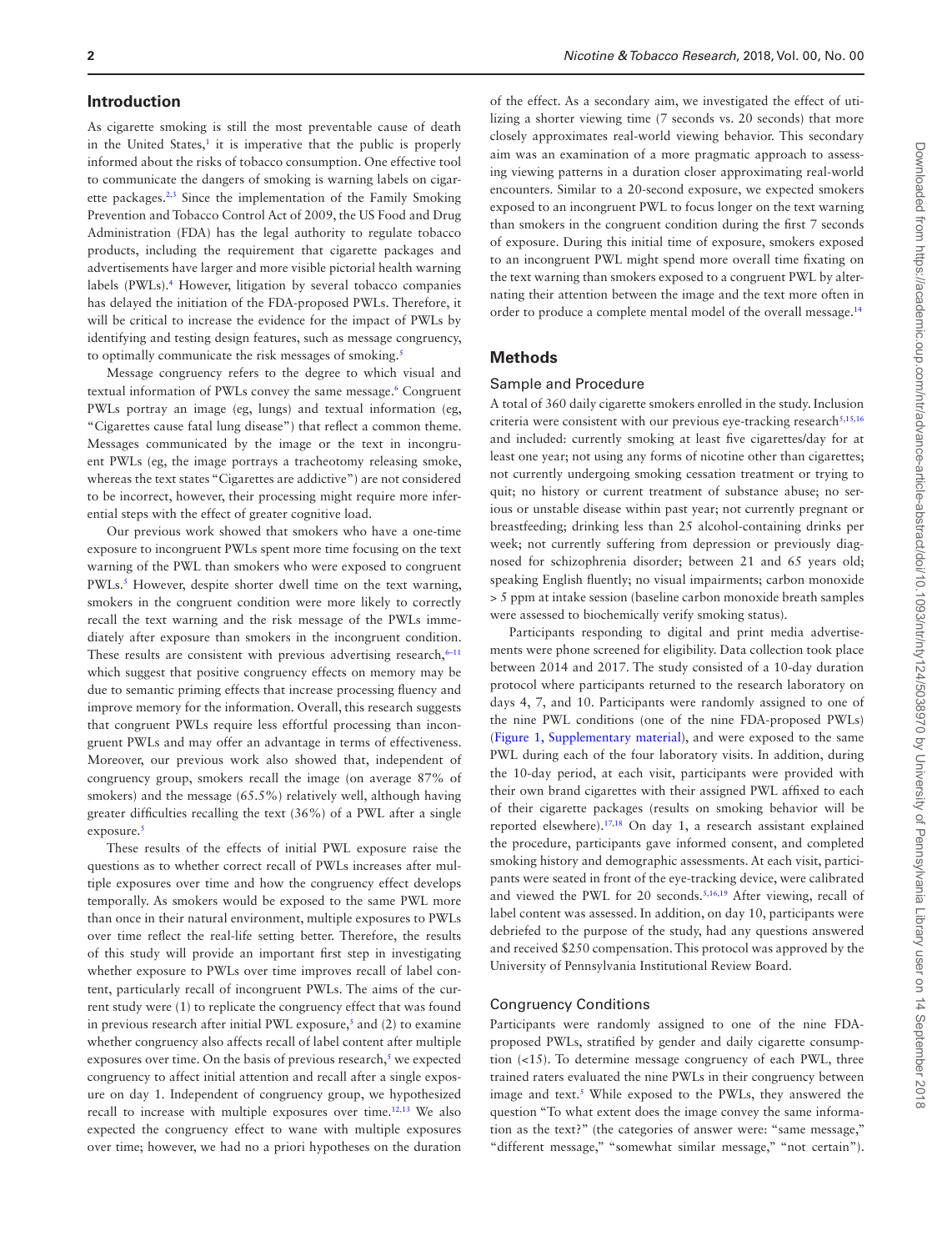Intra-class correlation coefficient (ICC) between raters was excellent [ICC (7,14) = 0.85, 95% confidence interval (CI) = 0.53 to 0.97, *p* < .001]. Four PWLs were rated as congruent and four were rated as incongruent [\(Figure 1, Supplementary material](http://academic.oup.com/ntr/article-lookup/doi/10.1093/ntr/nty124#supplementary-data)). The image of a baby with a wisp of smoke nearby with text stating: "Tobacco smoke can harm your children," was the least consistently scored PWL. Therefore, data from 40 participants assigned to this PWL were excluded from the analyses resulting in a final sample of 320 smokers. For the analyses, the 4 congruent and the 4 incongruent PWLs were grouped, resulting in a 2 (congruency group)  $\times$  4 (time) experimental design.

#### Measures

#### **Demographic and Smoking History Measures**

Age, gender, race, educational background, years smoking, daily cigarette consumption, age of first cigarette, craving,<sup>20</sup> readiness to consider smoking cessation, $21$  intention to quit smoking, $22$  and nicotine dependence,<sup>[23](#page-6-17)</sup> were assessed before the exposure to control for possible baseline differences between congruency groups.

#### **Eye-Tracking**

Gazetracker software (v.07.01.243.128, Eye Response Technologies Inc., Charlottesville, VA) was used to display the PWLs. Eyemovements were measured using an Eye-Trac 6 control unit with an R6 pan/tilt optics system and video head tracker (Applied Science Laboratories, Boston, MA). Data transfer was linked using the Eye-Trac 6 User Interface Program (v.1.30.8.0). Areas of interest (AOIs) were identifıed a priori for each PWL and consisted of the image and the text areas. For each AOI, we assessed the latency (time to fırst viewing of AOI; in seconds) and two measures of dwell time. The first duration measure was the total time viewed in the AOI (in seconds) over the whole course of the 20-second exposure. $5,16,19$  $5,16,19$  $5,16,19$ Previous research has suggested that warnings receive limited visual attention and have an average viewing time of approximately 7 seconds..<sup>24-26</sup> In order to increase external validity and more closely approximate real-world behavior, we also investigated whether the same effects on attention were found when taking only the first 7 seconds of exposure into account. In addition, to control for variability in total viewing time due to device data loss or intermittent participant distraction, we used the ratio of duration to total viewing time. Fixations were operationalized as any 60-pixel-diameter space with three consecutively sampled observations with a minimum cumulative duration of 200 ms, consistent with previous view-ing images and reading tasks.<sup>[27](#page-6-19)</sup>

#### **Open-Ended Recall**

Participants were asked to recall the image (eg, "Describe the picture in the warning label"), the text (eg, "What did the text read?"), and the risk message (eg, "In your own words, what is the main health or risk message of the warning label?") of the viewed PWLs. Three trained coders unaware of the study hypothesis scored each statement as correct or incorrect. In the incongruent condition, the risk message was scored as correct if the participant recalled the message that either the image or the text conveyed. This recall measure and its scoring are derived from standard open-ended recall proce-dures.<sup>[5](#page-6-4)[,19,](#page-6-13)[28](#page-6-20)</sup> ICC for recall of the text was 0.63 (95% CI = 0.35 to 0.73); for message recall was 0.73 (95% CI = 0.64 to 0.80); and for image recall was 0.81 (95% CI = 0.75 to 0.91); all *p* < .01. These ICC values all exceed the minimum for good reliability, $5,29,30$  $5,29,30$  $5,29,30$  and are consistent with our previous PWL work.<sup>[5](#page-6-4)</sup>

#### Analysis Plan

Data were analyzed in Stata (v14). Descriptive statistics were used to characterize the overall sample and each congruency group. Independent samples *t* tests and chi-square tests  $(\chi^2)$  were conducted to identify potential baseline group differences. Using independent samples *t* tests and chi-square tests, we first tested whether conditions differed in attention measures and in recall measures after the initial PWL exposure on day 1. Independent mixed-effects models were performed to examine the effects of congruency and time on attention measures. Three independent random-effects logistic regression models tested the effects of congruency and time on recall of the image, the text and the message. Overall interactions were tested using Wald chi-square statistics, and interaction terms were tested using corresponding *z*-statistic.

#### **Results**

#### Descriptive Statistics and Randomization Verification

[Supplementary Table 1](http://academic.oup.com/ntr/article-lookup/doi/10.1093/ntr/nty124#supplementary-data) reports sample characteristics by congruency. Participants were on average age of 43.2 years old  $(SD = 11.67;$ range =  $21-65$ ). The sample was predominantly male (60%) and mostly African American (52.2%) or White (38.8%). Most participants had completed a high school degree (83.4%); 13.4% had completed college. Participants reported starting to smoke when they were  $15.80$  (SD = 4.08) years old and reported smoking  $15.14$  cigarettes/day (SD = 6.66) with an average nicotine dependence score of 5.34 (SD = 2.15). There were no significant differences between congruency conditions in descriptive and smoking characteristics.

### Congruency Effects on Attention and Recall After Initial PWL Exposure

Over the course of a 20-second viewing period, smokers who were exposed to an incongruent PWL spent more time focusing on the text AOI than smokers who were exposed to a congruent PWL  $(M = 3.26s, SD = 2.95 \text{ vs. } M = 2.18s, SD = 2.81; t(1,273) = 3.11;$  $p = .002$ ). The same pattern of results was found when examining only the first 7 seconds of exposure  $(M = 1.34s, SD = 1.24$  vs. *M* = 0.86s, SD = 1.09; *t*(1,273) = 3.34; *p* = .001). No effects of condition on the dwell time of the image AOI (20 and 7 second measure), on the latency to the image AOI or on the latency to the text AOI were found.

We found differences between congruency groups in all three recall measures on day 1. In the congruent group, 93.1% of smokers correctly recalled the image of the PWL compared to 99.4% of smokers in the incongruent group ( $p = .003$ ). However, smokers in the congruent group were better at correctly recalling the text (39% vs. 25.6%, *p* = .01) and the message (57.2% vs. 44.4%, *p* = .02) of the PWL after the initial exposure.

# Congruency Effects on Attention and Recall After Multiple Exposures Over Time

The three models examining the effects of congruency and time on dwell time of the image AOI (20 and 7 seconds) and on latency to the image AOI found no significant effects (data not shown).

The model examining the effects of congruency and time on dwell time of the text AOI (20 seconds) found no significant interaction effects, but a significant effect of congruency ( $b = -0.59$ ,  $z = -0.232$ ,  $p = .02$ ) and of time (see [Table 1\)](#page-3-0). Dwell time of the text AOI increased from day 1 to day 4 and returned to baseline levels on days 7 and 10. Overall, smokers in the incongruent condition focused longer on the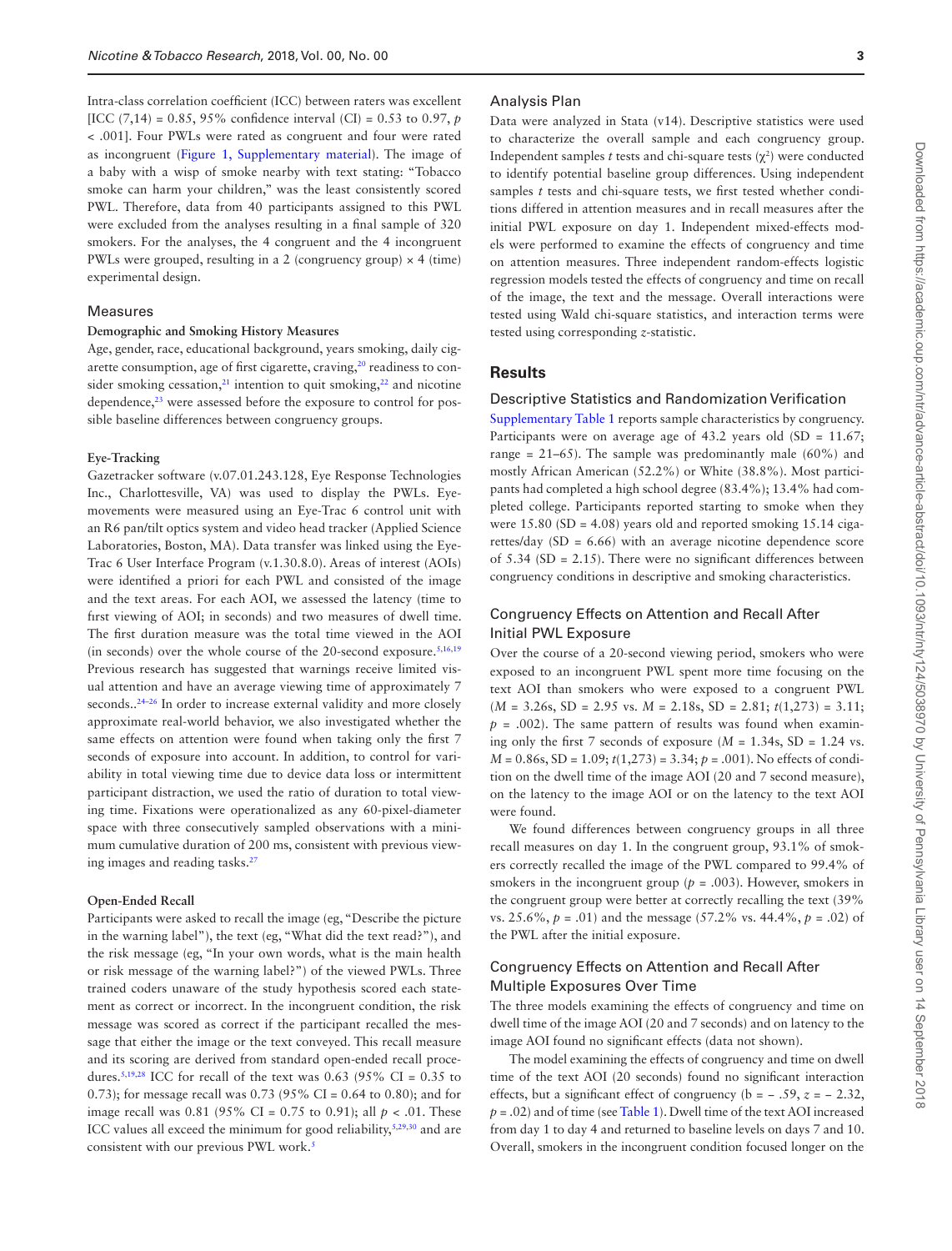|                     | Odds ratio | <b>SE</b> | $\boldsymbol{z}$ | $\mathcal{P}$ | 95% CI          |
|---------------------|------------|-----------|------------------|---------------|-----------------|
| Dwell time text AOI |            |           |                  |               |                 |
| 20 s                |            |           |                  |               |                 |
| Intercept           | 2.93       | 0.22      | 13.50            | .00           | 2.50, 3.35      |
| Congruency          |            |           |                  |               |                 |
| Incongruent         | <b>REF</b> |           |                  |               |                 |
| Congruent           | $-0.59$    | 0.25      | $-2.32$          | .02           | $-1.09, -0.09$  |
| Time                |            |           |                  |               |                 |
| $\mathbf{1}$        | <b>REF</b> |           |                  |               |                 |
| $\overline{4}$      | 0.40       | 0.20      | 1.99             | .05           | 0.01, 0.80      |
| $\overline{7}$      | 0.10       | 0.21      | 0.49             | .62           | $-0.30, 0.51$   |
| 10                  | 0.06       | 0.21      | 0.28             | .78           | $-0.35, 0.47$   |
| Dwell time text AOI |            |           |                  |               |                 |
| 7s                  |            |           |                  |               |                 |
| Intercept           | 0.39       | 0.02      | 15.96            | .00           | 0.34, 0.44      |
| Congruency          |            |           |                  |               |                 |
| Incongruent         | <b>REF</b> |           |                  |               |                 |
| Congruent           | $-0.04$    | 0.03      | $-1.60$          | .11           | $-0.09, 0.01$   |
| Time                |            |           |                  |               |                 |
| 1                   | <b>REF</b> |           |                  |               |                 |
| $\overline{4}$      | $-0.05$    | 0.02      | $-2.04$          | .04           | $-0.09, -0.001$ |
| $\overline{7}$      | $-0.06$    | 0.02      | $-2.72$          | .01           | $-0.11, -0.02$  |
| 10                  | $-0.08$    | 0.02      | $-3.15$          | .01           | $-0.12, -0.03$  |
| Latency text AOI    |            |           |                  |               |                 |
| Intercept           | 1.78       | 0.29      | 6.13             | .00           | 1.21, 2.34      |
| Congruency          |            |           |                  |               |                 |
| Incongruent         | <b>REF</b> |           |                  |               |                 |
| Congruent           | 1.06       | 0.30      | 3.56             | .00           | 0.48, 1.65      |
| Time                |            |           |                  |               |                 |
| $\mathbf{1}$        | <b>REF</b> |           |                  |               |                 |
| $\overline{4}$      | $-0.14$    | 0.33      | $-.42$           | .67           | $-0.78, 0.51$   |
| $\overline{7}$      | 0.65       | 0.33      | 1.95             | .05           | $-.001, 1.31$   |
| 10                  | 0.64       | 0.34      | 1.89             | .06           | $-0.02, 1.30$   |
|                     |            |           |                  |               |                 |

<span id="page-3-0"></span>**Table 1.** Results From the Three Independent Multilevel Mixed-Effects Models

Models without interaction terms (nonsignificant interaction terms were dropped).

AOI = area of interest, CI = confidence interval, SE = standard error.

text AOI than smokers in the congruent condition. The model examining the effects of congruency and time on dwell time of the text AOI (7 seconds) found no significant interaction or congruency effects, but a significant effect of time. Dwell time of the text AOI in the first 7 seconds of exposure decreased over time (see [Table 1\)](#page-3-0).

The model examining the effects of congruency and time on latency to the text AOI found no significant interaction effects, but a significant effect of congruency ( $b = 1.06$ ,  $z = 3.56$ ,  $p = .001$ ) and of time. Latency to the text AOI increased over time, however, smokers in the incongruent condition focused faster on the text AOI than smokers in the congruent condition (see [Table 1](#page-3-0)). [Table 2](#page-4-0) presents the adjusted means for dwell times (over 20 seconds) and latency of initial fixations by congruency groups at days 1–10.

[Table 3](#page-4-1) reports the percentage of correct recall of the image, the text, and the message by congruency groups at days 1–10. Three independent models tested the effects of congruency and time on recall of the image, the text and the message, respectively ([Table 4](#page-4-2)). In the prediction of recall of the image, there was a significant interaction effect between congruency and time (Wald  $x^2(3) = 12.83$ ,  $p = .012$ ). Smokers in the incongruent condition were more likely to correctly recall the image on day 1 than smokers in the congruent condition, but this difference disappeared after repeated exposure. To note, correct recall of the image was high initially in both groups, remained high and did not differ across time; unsurprisingly, images were

recalled well early and the effect persisted. In the prediction of recall of the text, there was a significant interaction effect between congruency and time (Wald  $x^2(3) = 15.24$ ,  $p = .002$ ). The same pattern of results was found for recall of the message (see [Table 4\)](#page-4-2). Smokers in the congruent condition were more likely to correctly recall the text and the message on day 1 than smokers in the incongruent condition (Wald  $x^2(3) = 8.91$ ,  $p = .03$ ). Recall of the text and the message increased in both conditions over time but there were no significant differences between congruency groups at the other time points.

#### **Discussion**

This study examined the effects of message congruency on attention and recall of PWL content and observed two important findings. First, we showed that congruency affects immediate attention and is beneficial to recall of label content after initial PWL exposure, replicating our previous work.<sup>[5](#page-6-4)</sup> Second, we extended these findings by showing that the initial advantage of congruency diminishes with multiple exposures over time.

With regard to initial exposure, although smokers in the congruent condition focused less on the text warning than smokers in the incongruent condition, they were more likely to correctly recall the text and the message of the PWL. In addition to these findings that are consistent with previous research, $<sup>5</sup>$  $<sup>5</sup>$  $<sup>5</sup>$  this study also found that</sup>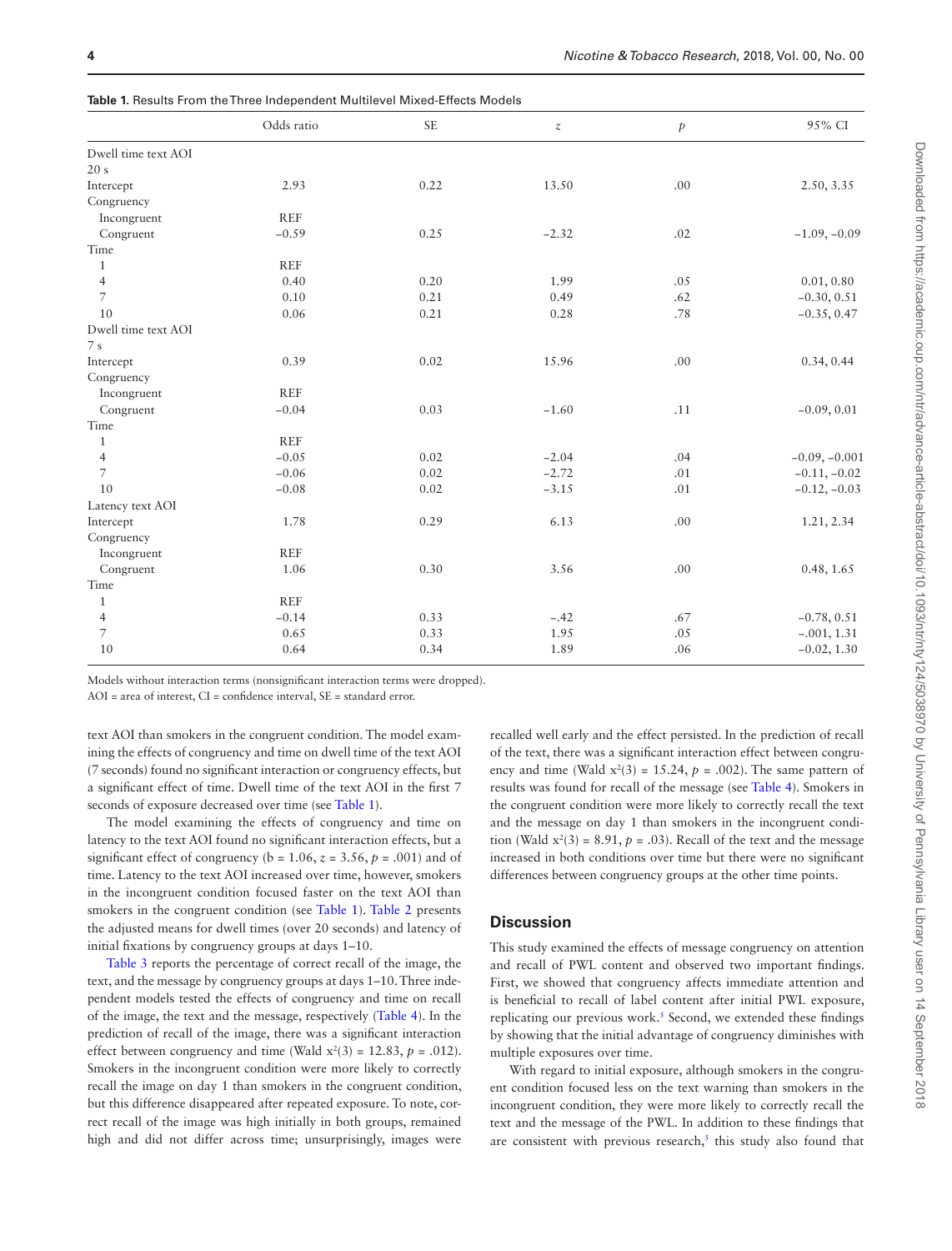<span id="page-4-0"></span>**Table 2.** Adjusted Means (SD) for Dwell Times and Latency of Initial Fixations by Congruency Groups at Days 1–10

| Attention measures in seconds    |             | Day 1      | Day 4      | Day 7      | Day 10     |  |
|----------------------------------|-------------|------------|------------|------------|------------|--|
| Dwell time image AOI (over 20 s) | Congruent   | 7.63(0.42) | 7.41(0.41) | 7.92(0.43) | 8.26(0.43) |  |
|                                  | Incongruent | 7.82(0.41) | 6.91(0.41) | 8.22(0.42) | 8.23(0.44) |  |
| Latency image AOI                | Congruent   | 1.60(0.27) | 1.41(0.27) | 1.52(0.28) | 1.47(0.28) |  |
|                                  | Incongruent | 1.52(0.27) | 1.44(0.27) | 1.78(0.27) | 2.13(0.28) |  |
| Dwell time text AOI (over 20 s)  | Congruent   | 2.08(0.25) | 2.69(0.25) | 2.68(0.26) | 2.48(0.26) |  |
|                                  | Incongruent | 3.17(0.25) | 3.37(0.25) | 2.79(0.25) | 2.89(0.26) |  |
| Latency text AOI                 | Congruent   | 2.67(0.36) | 2.60(0.35) | 3.59(0.36) | 3.67(0.37) |  |
|                                  | Incongruent | 1.94(0.35) | 1.74(0.35) | 2.33(0.36) | 2.22(0.37) |  |

AOI = area of interest.

<span id="page-4-1"></span>

| Table 3. Percentage Correct Recall of the Image, the Text, and the Message by Congruency Groups at Days 1–10 |  |  |  |
|--------------------------------------------------------------------------------------------------------------|--|--|--|
|--------------------------------------------------------------------------------------------------------------|--|--|--|

|         |             | Day 1     | Day 4 | Day 7 | Day 10 |
|---------|-------------|-----------|-------|-------|--------|
| Image   | Congruent   | $93.1*$   | 95.4  | 96.6  | 98.6   |
|         | Incongruent | 99.4*     | 98.7  | 98.6  | 99.3   |
| Text    | Congruent   | $39.0**$  | 54.6  | 72.4  | 76.8   |
|         | Incongruent | $25.6***$ | 52.3  | 79.9  | 84.4   |
| Message | Congruent   | $57.2*$   | 71.7  | 81.4  | 88.7   |
|         | Incongruent | $44.4*$   | 65.4  | 86.8  | 88.7   |

\*Indicates significant differences between congruency groups at *p* < .05 level; \*\* *p* < .01.

<span id="page-4-2"></span>

|  |  |  |  |  |  |  | <b>Table 4.</b> Results From theThree Independent Random-Effects Logistic Regression Models |  |  |  |  |  |
|--|--|--|--|--|--|--|---------------------------------------------------------------------------------------------|--|--|--|--|--|
|--|--|--|--|--|--|--|---------------------------------------------------------------------------------------------|--|--|--|--|--|

|                      | Odds ratio | <b>SE</b> | $\boldsymbol{z}$ | $\dot{p}$ | 95% CI        |
|----------------------|------------|-----------|------------------|-----------|---------------|
| Recall image         |            |           |                  |           |               |
| Intercept            | 398.5      | 491.2     | 4.86             | .00       | 35.57, 4463.6 |
| Time                 |            |           |                  |           |               |
| $\overline{4}$       | 0.46       | 0.58      | $-.62$           | .54       | 0.04, 5.40    |
| $\overline{7}$       | 0.43       | 0.55      | $-.66$           | .51       | 0.04, 5.11    |
| 10                   | 0.89       | 1.28      | $-.08$           | .94       | 0.05, 15.08   |
| Congruency by time   |            |           |                  |           |               |
| Congruent at time 1  | 0.06       | 0.07      | $-2.43$          | .02       | 0.01, .59     |
| Congruent at time 4  | 0.22       | 0.20      | $-1.68$          | .09       | 0.04, 1.28    |
| Congruent at time 7  | 0.33       | 0.30      | $-1.22$          | .22       | 0.05, 1.98    |
| Congruent at time 10 | 0.42       | 0.55      | $-.67$           | .51       | 0.03, 5.31    |
| Recall text          |            |           |                  |           |               |
| Intercept            | 0.19       | 0.05      | $-5.90$          | .00       | 0.11, .33     |
| Time                 |            |           |                  |           |               |
| $\overline{4}$       | 5.86       | 1.85      | 5.58             | .00       | 3.15, 10.89   |
| $\overline{7}$       | 42.35      | 16.73     | 9.48             | .00       | 19.53, 91.87  |
| 10                   | 66.32      | 28.23     | 9.85             | .00       | 28.79, 152.7  |
| Congruency by time   |            |           |                  |           |               |
| Congruent at time 1  | 2.56       | 0.95      | 2.53             | .01       | 1.23, 5.31    |
| Congruent at time 4  | 1.22       | 0.44      | .54              | .59       | 0.60, 2.46    |
| Congruent at time 7  | 0.51       | 0.21      | $-1.61$          | .11       | 0.23, 1.16    |
| Congruent at time 10 | 0.46       | 0.20      | $-1.75$          | .08       | 0.19, 1.10    |
| Recall message       |            |           |                  |           |               |
| Intercept            | 0.71       | 0.17      | $-1.46$          | .15       | 0.44, 1.13    |
| Time                 |            |           |                  |           |               |
| $\overline{4}$       | 3.60       | 1.06      | 4.37             | .00       | 2.03, 6.40    |
| $\overline{7}$       | 21.52      | 8.33      | 7.92             | .00       | 10.07, 45.97  |
| 10                   | 26.91      | 10.97     | 8.07             | .00       | 12.10, 59.85  |
| Congruency by time   |            |           |                  |           |               |
| Congruent at time 1  | 2.20       | 0.74      | 2.32             | .02       | 1.13, 4.27    |
| Congruent at time 4  | 1.54       | 0.55      | 1.20             | .23       | 0.76, 3.12    |
| Congruent at time 7  | 0.54       | 0.24      | $-1.41$          | .16       | 0.23, 1.27    |
| Congruent at time 10 | 0.93       | 0.45      | $-.15$           | .88       | 0.36, 2.41    |

CI = confidence interval, SE = standard error.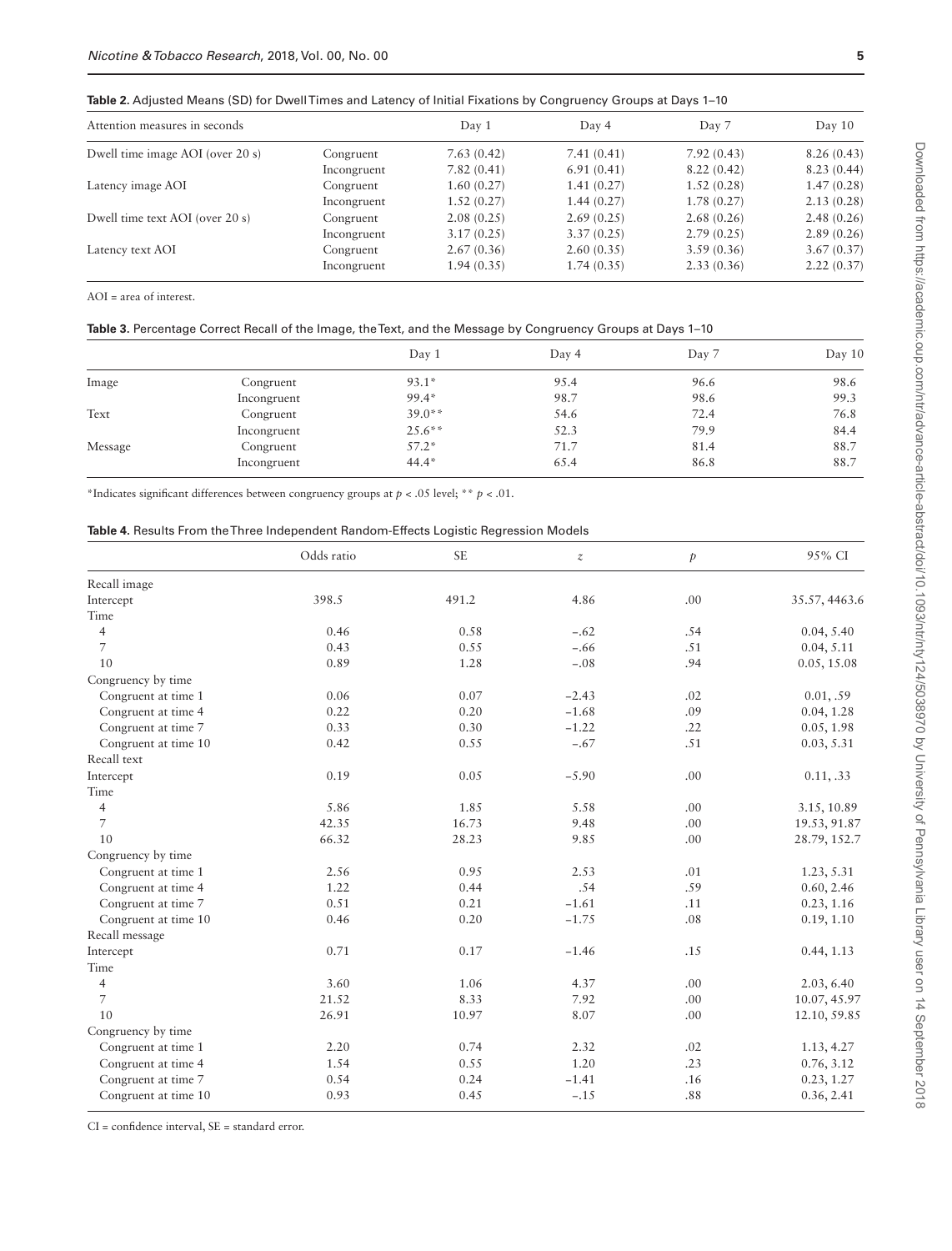smokers in the incongruent condition were better at recalling the image after initial PWL exposure than smokers in the congruent condition. Besides the fact that image recall was high in both conditions (93.1% vs. 99.4%), the interpretation of this effect is questionable in the context of smokers' difficulty to correctly recall the text and the message. That smokers, for example, might more easily remember the image of a crying woman (PWL "incongruent 3") loses weight when at the same time they have greater difficulty interpreting this image in the context of health consequences of smoking (ie, message recall).

Of note, the initial advantage of congruency on text and message recall diminished by the PWL exposure in the laboratory on day 4. Incongruent PWLs were recalled equally well as congruent PWLs. This suggests that incongruent PWLs require additional exposure to achieve the same amount of recall, although the exact amount remains unclear given the variation in number of times the PWLs were viewed outside the laboratory when affixed to their cigarette packages. Although the congruency effect waned after multiple exposures over time, interpreting these findings requires consideration of some points.

First, initial exposure to warning labels as well as the initial viewing time may be important in information processing. In their natural environment, smokers' attention to PWLs competes against many other things, and therefore smokers spend only limited time on the warning label, thus emphasizing the value of the quick, initial impression[.24–26](#page-6-18)[,31](#page-6-23)–[34](#page-6-24) In this study, smokers were exposed to the PWLs for 20 seconds, which likely exceeds the average total viewing time of a PWL in a real-life situation[.24](#page-6-18) Due to a longer exposure time to the PWL, smokers might have processed the warning label more intensely and might therefore require more exposures to incongruent PWLs to achieve the same amount of recall in a real-life situation. In order to address this important issue, we also tested whether the same effects on attention were found when examining only the first 7 seconds of exposure, which have been suggested as an average viewing time for warning labels.[24–26](#page-6-18) The findings of smoker's viewing patterns in this initial period showed the same group differences as after a PWL exposure of 20 seconds highlighting the importance of initial viewing time. Second, previous research has shown that initial recall of label content in PWLs was strongly associated with distal recall after a 5-day period in which smokers were not exposed to PWLs.<sup>5</sup> This indicates that when correctly recalling the message after initial exposure, smokers seem to remember it over a longer-term period. Third, incongruent PWLs caught up in recall after multiple exposures but only after smokers had been exposed to the same, and only one PWL for a period of 10 days. In their natural environment, smokers would not be continuously exposed to the same, but rather to a variety of PWLs. Therefore, outside of the laboratory smokers might possibly need more exposures to incongruent PWLs to recall them as well as congruent PWLs. Further, this stemming of recall difference would likely be diminished in the real world, as smokers would be exposed to many varieties of PWLs. Fourth, although the recall of congruent and incongruent PWLs increased over time, incongruent PWLs did not outperform congruent ones over the course of 10 days. These reasons might speak for the implementation of congruent messages on cigarette packaging.

Overall, the majority of smokers correctly recalled the image even after initial exposure. Smokers focused longer and faster on the image than on the text indicating that the image draws smoker's attention to the warning label, which is consistent with findings of previous research[.5](#page-6-4)[,16](#page-6-10),[19](#page-6-13) Although recall of the text and the message increased over time, smokers had difficulties recalling the text and

the message of PWLs and it was not until day 7 that about 80% of recall of the text and the message was observed. In comparison to text, images are significantly more likely to capture and hold atten-tion,<sup>[14,](#page-6-8)35–37</sup> easier and less cognitively taxing to understand,<sup>38</sup> better able to facilitate information processing,[39](#page-7-1)[,40](#page-7-2) and thus likely to be better recalled. However, although graphic images increase attention to a warning, the text is a necessary requirement $41$  and correct comprehension of the message often requires the understanding of the text. Accompanying text may also be necessary to convey more precise meanin[g14](#page-6-8) and to provide arguments that support and enhance the believability of a message.[42](#page-7-4)[,43](#page-7-5) Thus, given that smokers largely ignore the text warning,[16](#page-6-10)[,25](#page-6-26),[31–34](#page-6-23) textual information that conveys the same message as the image might be helpful in recall of information.[42](#page-7-4) Previous and this work have shown that smokers require less attention to the text warning in order to understand the message if the text complements the message of the image.

Some limitations and their subsequent implications for future research need to be discussed. First, recall of PWL content among nontreatment-seeking, daily smokers from a single city may not represent the larger U.S. smoking population. Second, the study was not designed to investigate the trend of viewing patterns of PWLs over time. Smokers were exposed to their assigned PWL on provided cigarette packages between laboratory visits. The study design did not control for this additional exposure, which likely varied between smokers and may have affected their subsequent viewing patterns (during the following laboratory visits). Understanding how smoker's viewing patterns change after multiple exposures to the same PWL may identify important features of PWLs and may shed light on the importance of the initial exposure to PWLs. Third, smokers were asked to view the PWLs for 20 seconds. In future research it may be important to consider a more refined measure of exposure (7 seconds) that more closely mimics real-life situations<sup>24-26</sup> or to leave the time of exposure up to the participant. Fourth, we tested congruency effects of the nine existing FDA-proposed PWLs to increase external validity. However, these PWLs differ in other features than in their level of congruency (eg, location, structure or length of the text, framing of the message, $44$  and image type $45$ ) which could account for the associations between congruency and recall. To address this issue, future research should create congruent and control (incongruent) PWLs by manipulating the text and the image to systematically test congruency effects in experimental designs. Creating congruent images to accompany the already existing text warnings on current labels might be less challenging for concrete messages (eg, "Cigarettes cause fatal lung disease") than for messages that communicate more abstract health consequences (eg, "Cigarettes are addictive"). Future research could also help answer the question of how to optimize message congruency in PWLs by testing different images in order to evaluate how to visually best portray, for example, the concept of "addiction."

In sum, results from this study and from previous work<sup>[5](#page-6-4)</sup> show that message congruency in PWLs is beneficial to initial recall of the text and the message of PWLs. This initial advantage diminishes after multiple exposures to the PWL, suggesting that incongruent PWLs require additional exposure to achieve the same rate of recall as congruent ones. Independent of congruency group, smokers had difficulties recalling the text and the message of the PWL; about 80% of text and message recall was only observed after multiple exposures on day 7. More research on the effects of congruency over time in the natural environment is needed to fully understand how health information can be best communicated on PWLs.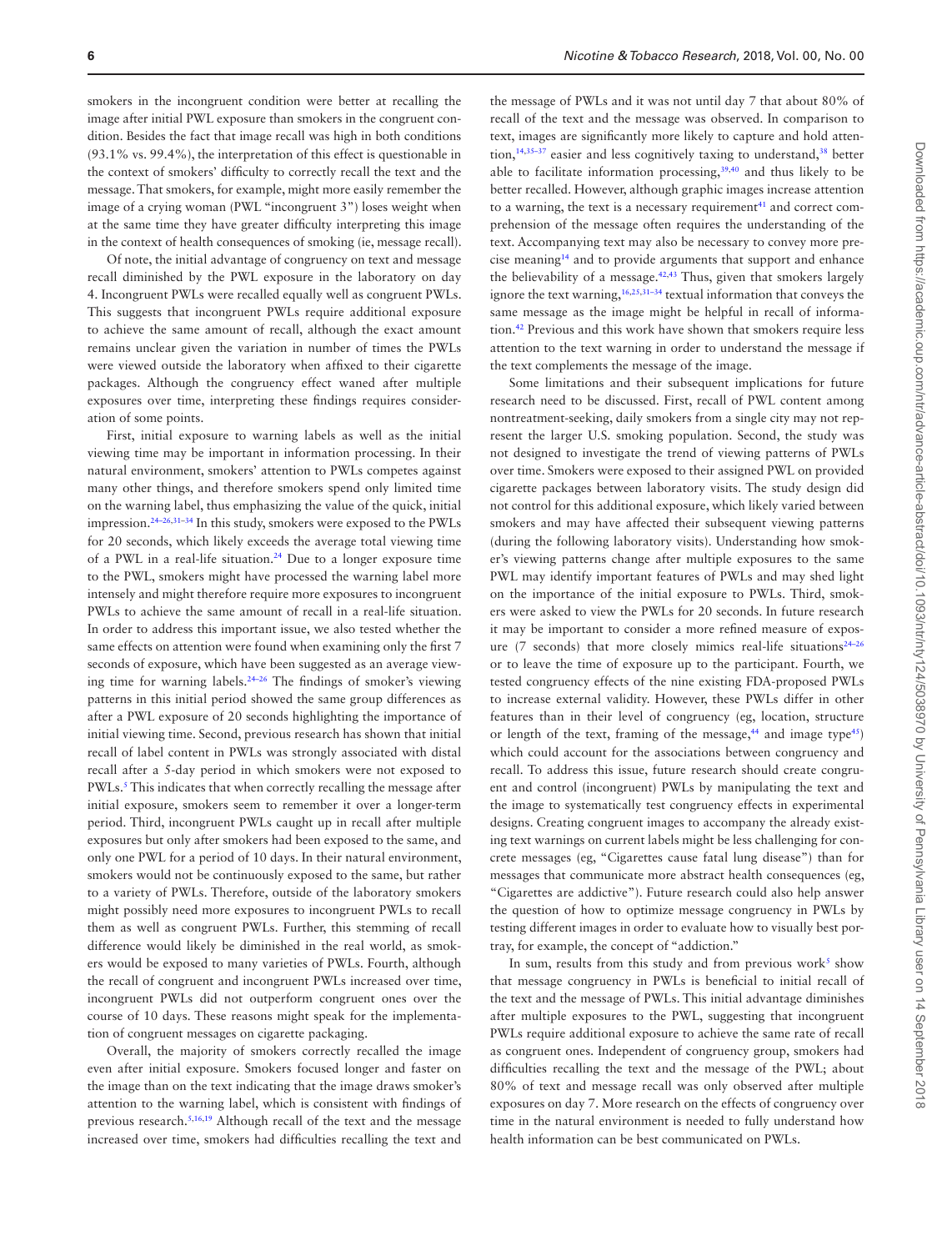#### **Supplementary Material**

Supplementary data are available at *Nicotine & Tobacco Research* online.

#### **Funding**

Research reported in this publication was supported by the National Cancer Institute (NCI) of the National Institutes of Health (NIH) and FDA Center for Tobacco Products (CTP) under Award Numbers P50 CA179546 and R01 CA180929. The content is solely the responsibility of the authors and does not necessarily represent the official views of the NIH or the Food and Drug Administration (FDA).

# **Declaration of Interests**

*None declared.*

#### **Acknowledgments**

We would like to thank Dan Romer for providing comments on a previous draft of the manuscript.

#### **References**

- <span id="page-6-0"></span>1. US Department of Health Human Services. *The Health Consequences of Smoking—50 Years of Progress: A Report of the Surgeon General*. 2014.
- <span id="page-6-1"></span>2. Hammond D. Health warning messages on tobacco products: a review. *Tob Control*. 2011;20(5):327–337.
- <span id="page-6-2"></span>3. Noar SM, Hall MG, Francis DB, Ribisl KM, Pepper JK, Brewer NT. Pictorial cigarette pack warnings: a meta-analysis of experimental studies. *Tob Control*. 2016;25(3):341–354.
- <span id="page-6-3"></span>4. US Congress. *Family Smoking Prevention and Tobacco Control Federal Reform Act*. 2009:111–131.
- <span id="page-6-4"></span>5. Lochbuehler K, Mercincavage M, Tang KZ, Tomlin CD, Cappella JN, Strasser AA. Effect of message congruency on attention and recall in pictorial health warning labels. *Tob Control*. 2018;27:266–271.
- <span id="page-6-5"></span>6. Heckler SE, Childers TL. The role of expectancy and relevancy in memory for verbal and visual information: what is incongruency? *J Consum Res*. 1992;18(4):475–492.
- 7. Hervet G, Guérard K, Tremblay S, Chtourou MS. Is banner blindness genuine? Eye tracking internet text advertising. *Appl Cogn Psychol*. 2011;25(5):708–716.
- 8. Moore RS, Stammerjohan CA, Coulter RA. Banner advertiser-web site context congruity and color effects on attention and attitudes. *J Advertising*. 2005;34(2):71–84.
- 9. Moorman M, Neijens PC, Smit EG. The effects of magazineinduced psychological responses and thematic congruence on memory and attitude toward the ad in a real-life setting. *J Advertising*. 2002;31(4):27–40.
- 10. Loftus GR, Mackworth NH. Cognitive determinants of fixation location during picture viewing. *J Exp Psychol Hum Percept Perform*. 1978;4(4):565–572.
- 11. Underwood G, Humphreys L, Cross E. Congruency, saliency and gist in the inspection of objects in natural scenes. In: van Gompel RPG, Fischer MH, Murray WS, Hill RL, eds. *Eye Movements*. Oxford, UK: Elsevier; 2007:563–579.
- <span id="page-6-6"></span>12. Southwell BG, Barmada CH, Hornik RC, Maklan DM. Can we measure encoded exposure? Validation evidence from a national campaign. *J Health Commun*. 2002;7(5):445–453.
- <span id="page-6-7"></span>13. Hornik RC. Exposure: theory and evidence about all the ways it matters. *Soc Mar Q*. 2002;8(3):31–37.
- <span id="page-6-8"></span>14. Rayner K, Rotello CM, Stewart AJ, Keir J, Duffy SA. Integrating text and pictorial information: eye movements when looking at print advertisements. *J Exp Psychol Appl*. 2001;7(3):219–226.
- <span id="page-6-9"></span>15. Lochbuehler K, Wileyto EP, Tang KZ, Mercincavage M, Cappella JN, Strasser AA. Do current and former cigarette smokers have

Downloaded from https://academic.oup.com/ntr/advance-article-abstract/doi/10.1093/htt/hty124/5038970 by University of Pennsylvania Library user on 14 September 2018 Downloaded from https://academic.oup.com/ntr/advance-article-abstract/doi/10.1093/ntr/nty124/5038970 by University of Pennsylvania Library user on 14 September 2018

an attentional bias for e-cigarette cues? *J Psychopharmacol*. 2018;32(3):316–323.

- <span id="page-6-10"></span>16. Lochbuehler K, Tang KZ, Souprountchouk V, et al. Using eye-tracking to examine how embedding risk corrective statements improves cigarette risk beliefs: implications for tobacco regulatory policy. *Drug Alcohol Depend*. 2016;164:97–105.
- <span id="page-6-11"></span>17. Mercincavage M, Souprountchouk V, Tang KZ, et al. A randomized controlled trial of progressively reduced nicotine content cigarettes on smoking behaviors, biomarkers of exposure, and subjective ratings. *Cancer Epidemiol Biomarkers Prev*. 2016;25(7):1125–1133.
- <span id="page-6-12"></span>18. Strasser AA, Ashare RL, Kaufman M, Tang KZ, Mesaros AC, Blair IA. The effect of menthol on cigarette smoking behaviors, biomarkers and subjective responses. *Cancer Epidemiol Biomarkers Prev*. 2013;22(3):382–389.
- <span id="page-6-13"></span>19. Strasser AA, Tang KZ, Romer D, Jepson C, Cappella JN. Graphic warning labels in cigarette advertisements: recall and viewing patterns. *Am J Prev Med*. 2012;43(1):41–47.
- <span id="page-6-14"></span>20. Carter BL, Tiffany ST. The cue-availability paradigm: the effects of cigarette availability on cue reactivity in smokers. *Exp Clin Psychopharmacol*. 2001;9(2):183–190.
- <span id="page-6-15"></span>21. Biener L, Abrams DB. The contemplation ladder: validation of a measure of readiness to consider smoking cessation. *Health Psychol*. 1991;10(5):360–365.
- <span id="page-6-16"></span>22. Yzer MC, Cappella JN, Fishbein M, Hornik R, Ahern RK. The effectiveness of gateway communications in anti-marijuana campaigns. *J Health Commun*. 2003;8(2):129–143.
- <span id="page-6-17"></span>23. Heatherton TF, Kozlowski LT, Frecker RC, Fagerström KO. The fagerström test for nicotine dependence: a revision of the fagerström tolerance questionnaire. *Br J Addict*. 1991;86(9):1119–1127.
- <span id="page-6-18"></span>24. Lohse GL. Consumer eye movement patterns on yellow pages advertising. *J Advertising*. 1997;26(1):61–73.
- <span id="page-6-26"></span>25. Fischer PM, Richards JW Jr, Berman EJ, Krugman DM. Recall and eye tracking study of adolescents viewing tobacco advertisements. *JAMA*. 1989;261(1):84–89.
- 26. Thomsen SR, Fulton K. Adolescents' attention to responsibility messages in magazine alcohol advertisements: an eye-tracking approach. *J Adolesc Health*. 2007;41(1):27–34.
- <span id="page-6-19"></span>27. Rayner K. Eye movements in reading and information processing. *Psychol Bull*. 1978;85(3):618–660.
- <span id="page-6-20"></span>28. Everett MW, Palmgreen P. Influences of sensation seeking, message sensation value, and program context on effectiveness of anticocaine public service announcements. *Health Commun*. 1995;7(3):225–248.
- <span id="page-6-21"></span>29. Strasser AA, Cappella JN, Jepson C, et al. Experimental evaluation of antitobacco PSAs: effects of message content and format on physiological and behavioral outcomes. *Nicotine Tob Res*. 2009;11(3):293–302.
- <span id="page-6-22"></span>30. Fleiss J, Levin B, Paik M. *Statistical Analysis of Rates and Proportions*. 1981.
- <span id="page-6-23"></span>31. Higgins E, Leinenger M, Rayner K. Eye movements when viewing advertisements. *Front Psychol*. 2014;5:210.
- 32. Crespo A, Cabestrero R, Grzib G, Quiros P. Visual attention to health warnings in tobacco advertisements: an eye-tracking research between smokers and non-smokers. *Stud Psychol*. 2007;49(1):39.
- 33. Maynard OM, Attwood A, O'Brien L, et al. Avoidance of cigarette pack health warnings among regular cigarette smokers. *Drug Alcohol Depend*. 2014;136:170–174.
- <span id="page-6-24"></span>34. Brennan E, Maloney EK, Ophir Y, Cappella JN. Potential effectiveness of pictorial warning labels that feature the images and personal details of real people. *Nicotine Tob Res*. 2017;19(10):1138–1148.
- <span id="page-6-25"></span>35. O'Hegarty M, Pederson LL, Yenokyan G, Nelson D, Wortley P. Young adults' perceptions of cigarette warning labels in the United States and Canada. *Prev Chronic Dis*. 2007;4(2):A27.
- 36. Hoek J, Gendall P. *Pictorial Health Warnings: A Review of Research Evidence*. New Zealand Ministry of Health Report. 2005. [http://www.](http://www.tobaccolabels.ca/wp/wp-content/uploads/2013/12/NZ-2006-Pictorial-Health-Warnings-a-Review-of-Research-Evidence-Government-Report.pdf﻿) [tobaccolabels.ca/wp/wp-content/uploads/2013/12/NZ-2006-Pictorial-](http://www.tobaccolabels.ca/wp/wp-content/uploads/2013/12/NZ-2006-Pictorial-Health-Warnings-a-Review-of-Research-Evidence-Government-Report.pdf﻿)[Health-Warnings-a-Review-of-Research-Evidence-Government-](http://www.tobaccolabels.ca/wp/wp-content/uploads/2013/12/NZ-2006-Pictorial-Health-Warnings-a-Review-of-Research-Evidence-Government-Report.pdf﻿)[Report.pdf](http://www.tobaccolabels.ca/wp/wp-content/uploads/2013/12/NZ-2006-Pictorial-Health-Warnings-a-Review-of-Research-Evidence-Government-Report.pdf﻿)